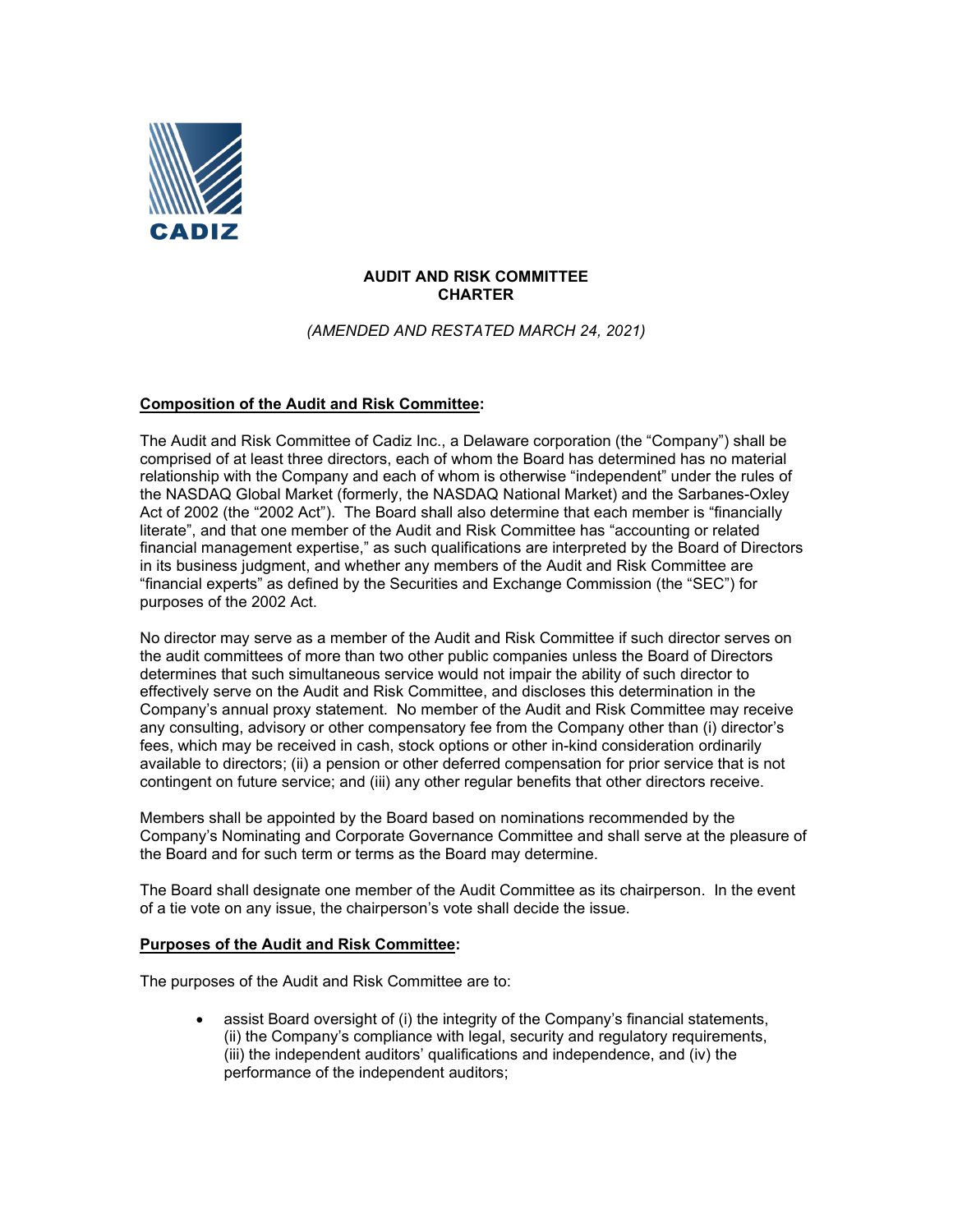- oversee the accounting and financial reporting processes of the Company and the audits of the financial statements of the Company; and
- prepare the report required to be prepared by the Audit Committee pursuant to the rules of the SEC for inclusion in the Company's annual proxy statement.

The function of the Audit and Risk Committee is oversight. The independent auditors for the Company are accountable to the Board and the Audit and Risk Committee, as representatives of the stockholders. The Audit and Risk Committee is directly and solely responsible for the appointment, compensation and oversight of the work of the independent auditors (including resolving disagreements between management and the auditors regarding financial reporting). The Audit and Risk Committee has the authority and responsibility to appoint, retain and terminate the Company's independent auditors (subject, if applicable, to stockholder ratification). The independent auditors shall report directly to the Audit and Risk Committee.

The independent auditors shall submit to the Audit and Risk Committee annually a formal written statement (the "Auditors' Statement") describing: the auditors' internal quality-control procedures; any material issues raised by the most recent internal quality-control review or peer review of the auditors, or by any inquiry or investigation by governmental or professional authorities, within the preceding five years, respecting one or more independent audits carried out by the auditors, and any steps taken to deal with any such issues; and (to assess the auditors' independence) all relationships between the independent auditors and the Company, including each non-audit service provided to the Company and the matters set forth in Independence Standards Board No. 1.

The independent auditors shall submit to the Audit and Risk Committee annually a formal written statement of the fees billed for each of the following categories of services rendered by the independent auditors: (i) the audit of the Company's annual financial statements for the most recent fiscal year and the reviews of the financial statements included in the Company's Quarterly Reports on Form 10-Q for that fiscal year; (ii) information technology consulting services for the most recent fiscal year, in the aggregate and by each service (and separately identifying fees for such services relating to financial information systems design and implementation); and (iii) all other services rendered by the independent auditors for the most recent fiscal year, in the aggregate and by each service.

## **Meetings of the Audit and Risk Committee:**

The Audit and Risk Committee shall meet at least four times a year, or more frequently if circumstances dictate, to discuss with management the annual audited financial statements and quarterly financial statements, as applicable. The Audit and Risk Committee should meet separately periodically with management, and the independent auditors to discuss any matters that the Audit and Risk Committee or any of these persons or firms believe should be discussed privately. The Audit and Risk Committee may request any officer or employee of the Company or the Company's outside counsel or independent auditors to attend a meeting of the Audit and Risk Committee or to meet with any members of, or consultants to, the Audit and Risk Committee. Members of the Audit and Risk Committee may participate in a meeting of the Audit and Risk Committee by means of conference call or similar communications equipment by means of which all persons participating in the meeting can hear each other.

## **Duties and Powers of the Audit and Risk Committee:**

To carry out its purposes, the Audit and Risk Committee shall have the following duties and powers:

1. review and approve all related-party transactions between the Company and directors, officers, employees, consultants, and any of their family members.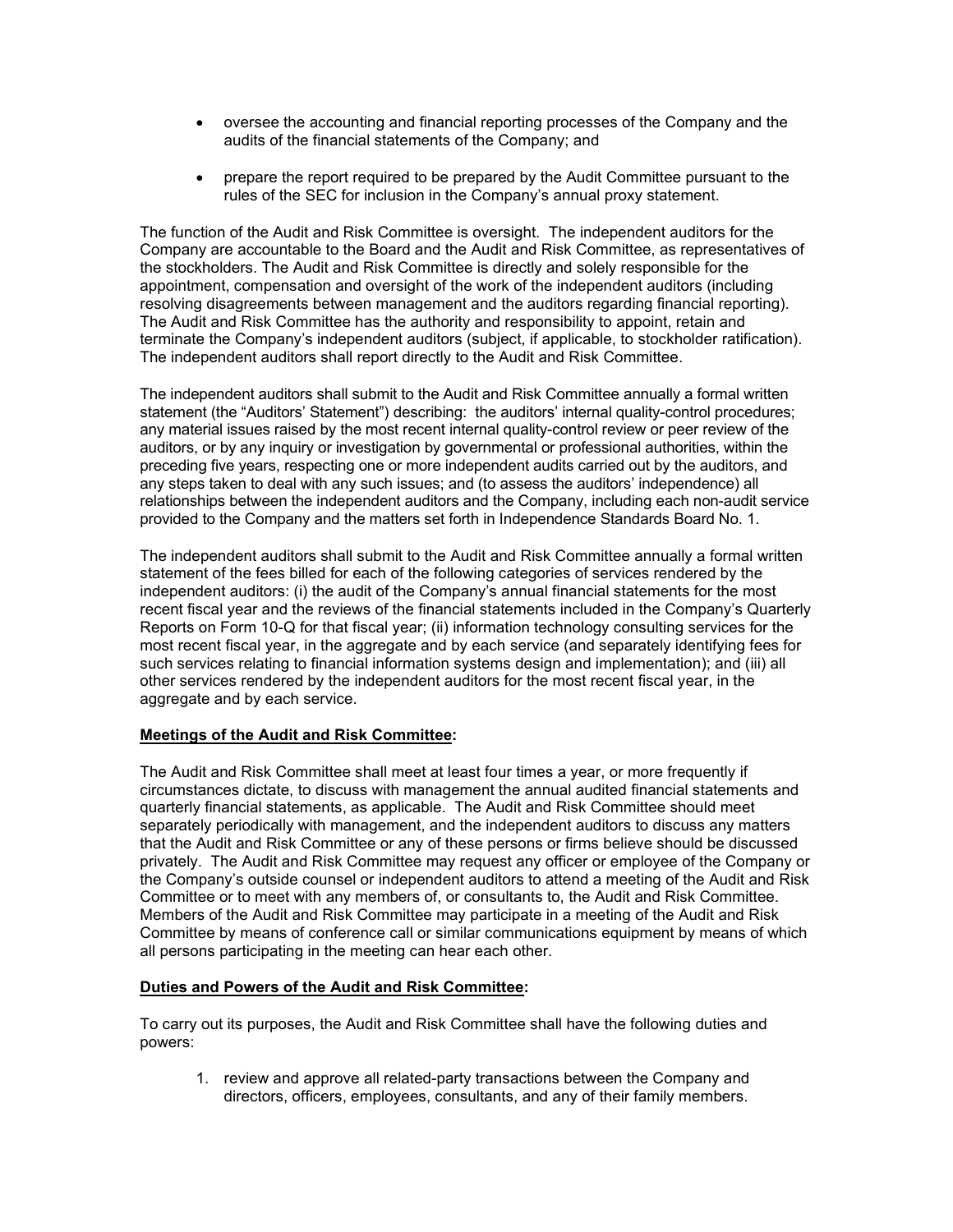- 2. with respect to the independent auditors,
	- (i) to appoint, retain and terminate the independent auditors (subject, if applicable, to stockholder ratification), including sole authority to approve all audit engagement fees and terms;
	- (ii) to pre-approve all audit and non-audit services to be provided by the independent auditors, and to consider whether the outside auditors' provision of non-audit services to the Company is compatible with maintaining the independence of the outside auditors;
	- (iii) to ensure that the independent auditors prepare and deliver annually an Auditors' Statement (it being understood that the independent auditors are responsible for the accuracy and completeness of this Statement), and to discuss with the independent auditors any relationships or services disclosed in this Statement that may impact the quality of audit services or the objectivity and independence of the Company's independent auditors;
	- (iv) to obtain from the independent auditors in connection with any audit a timely report relating to the Company's annual audited financial statements describing all critical accounting policies and practices used, all alternative treatments of financial information within generally accepted accounting principles that have been discussed with management, ramifications of the use of such alternative disclosures and treatments, and the treatment preferred by the independent auditors, and any material written communications between the independent auditors and management, such as any "management" letter or schedule of unadjusted differences;
	- (v) to review and evaluate the qualifications, performance and independence of the lead partner of the independent auditors;
	- (vi) to discuss with management the timing and process for implementing the rotation of the lead audit partner and reviewing partner (which rotation must occur not less than once every five years for the lead and concurring partner, and not less than once in every seven years for other audit partners), consider whether there should be a regular rotation of the audit firm itself;
	- (vii) to take into account the opinions of management and the Company's internal auditors in assessing the independent auditors' qualifications, performance and independence; and
	- (viii) to instruct the independent auditors that the independent auditors are ultimately accountable to the Board and the Audit and Risk Committee, as representatives of the stockholders;
- 3. with respect to financial reporting principles and policies and internal audit controls and procedures,
	- (i) to advise management and the independent auditors that they are expected to provide to the Audit and Risk Committee a timely analysis of significant financial reporting issues and practices;
	- (ii) to consider any reports or communications (and management's responses thereto) submitted to the Audit and Risk Committee by the independent auditors required by or referred to in SAS 61 (as codified by AU Section 380),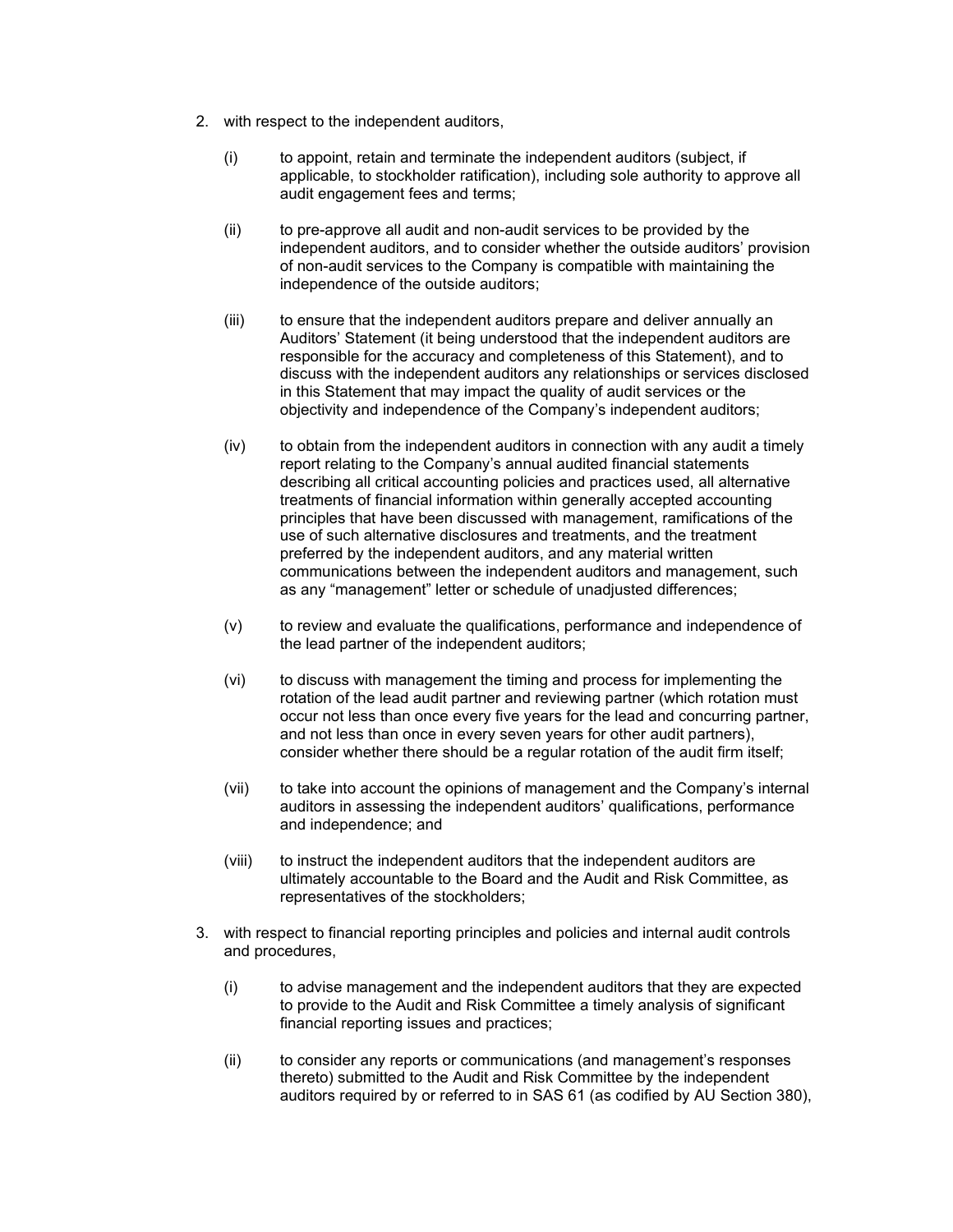as it may be modified or supplemented, including reports and communications related to:

- deficiencies noted in the audit in the design or operation of internal controls;
- consideration of fraud in a financial statement audit;
- detection of illegal acts;
- the independent auditors' responsibility under generally accepted auditing standards;
- any restriction on audit scope;
- significant accounting policies;
- significant issues discussed with the national office respecting auditing or accounting issues presented by the engagement;
- management judgments and accounting estimates;
- any accounting adjustments arising from the audit that were noted or proposed by the auditors but were passed (as immaterial or otherwise);
- the responsibility of the independent auditors for other information in documents containing audited financial statements;
- disagreements with management;
- consultation by management with other accountants;
- major issues discussed with management prior to retention of the independent auditors;
- difficulties encountered with management in performing the audit;
- the independent auditors' judgments about the quality of the entity's accounting principles;
- reviews of interim financial information conducted by the independent auditors; and
- the responsibilities, budget and staffing of the Company's internal audit function;
- (iii) to meet with management and the independent auditors:
	- to discuss the scope of the annual audit;
	- to discuss the annual audited financial statements and quarterly financial statements, including the Company's disclosures under "Management's Discussion and Analysis of Financial Condition and Results of Operations";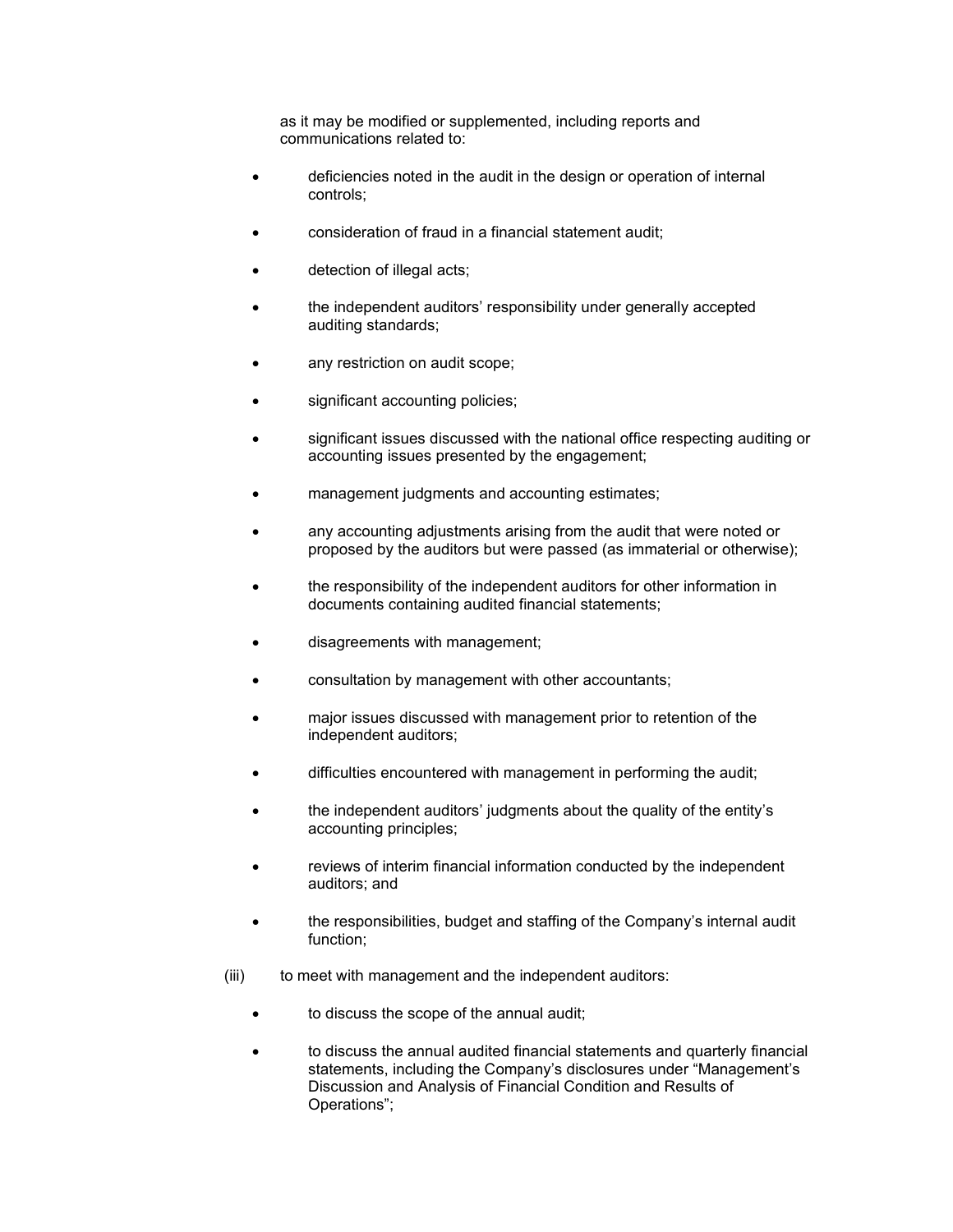- to discuss any significant matters arising from any audit, including any audit problems or difficulties, whether raised by management or the independent auditors, relating to the Company's financial statements;
- to discuss any difficulties the independent auditors encountered in the course of the audit, including any restrictions on their activities or access to requested information and any significant disagreements with management;
- to discuss any "management" or "internal control" letter issued, or proposed to be issued, by the independent auditors to the Company;
- to review the form of opinion the independent auditors propose to render to the Board of Directors and stockholders; and
- to discuss, as appropriate: (a) any major issues regarding accounting principles and financial statement presentations, including any significant changes in the Company's selection or application of accounting principles, and major issues as to the adequacy of the Company's internal controls and any special audit steps adopted in light of material control deficiencies; (b) analyses prepared by management and/or the independent auditors setting forth significant financial reporting issues and judgments made in connection with the preparation of the financial statements, including analyses of the effects of alternative GAAP methods on the financial statements; and (c) the effect of regulatory and accounting initiatives, as well as off-balance sheet structures, on the financial statements of the Company;
- (iv) to inquire of the Company's chief executive officer and chief financial officer as to the existence of any significant deficiencies in the design or operation of internal controls that could adversely affect the Company's ability to record, process, summarize and report financial data, any material weaknesses in internal controls, and any fraud, whether or not material, that involves management or other employees who have a significant role in the Company's internal controls;
- (v) to discuss guidelines and policies governing the process by which senior management of the Company and the relevant departments of the Company assess and manage the Company's exposure to risk, and to discuss the Company's major financial risk exposures and the steps management has taken to monitor and control such exposures;
- (vi) to regularly review and discuss with management, no less than annually, the Company's enterprise risk assessment and key enterprise risks, including major litigation and financial risks as well as information security and technology risks (including cybersecurity), and to periodically review the steps management has taken to monitor and control such risk exposures, including all risk assessment and risk management policies and procedures;
- (vii) to obtain from the independent auditors assurance that the audit was conducted in a manner consistent with Section 10A of the Securities Exchange Act of 1934, as amended, which sets forth certain procedures to be followed in any audit of financial statements required under the Securities Exchange Act of 1934;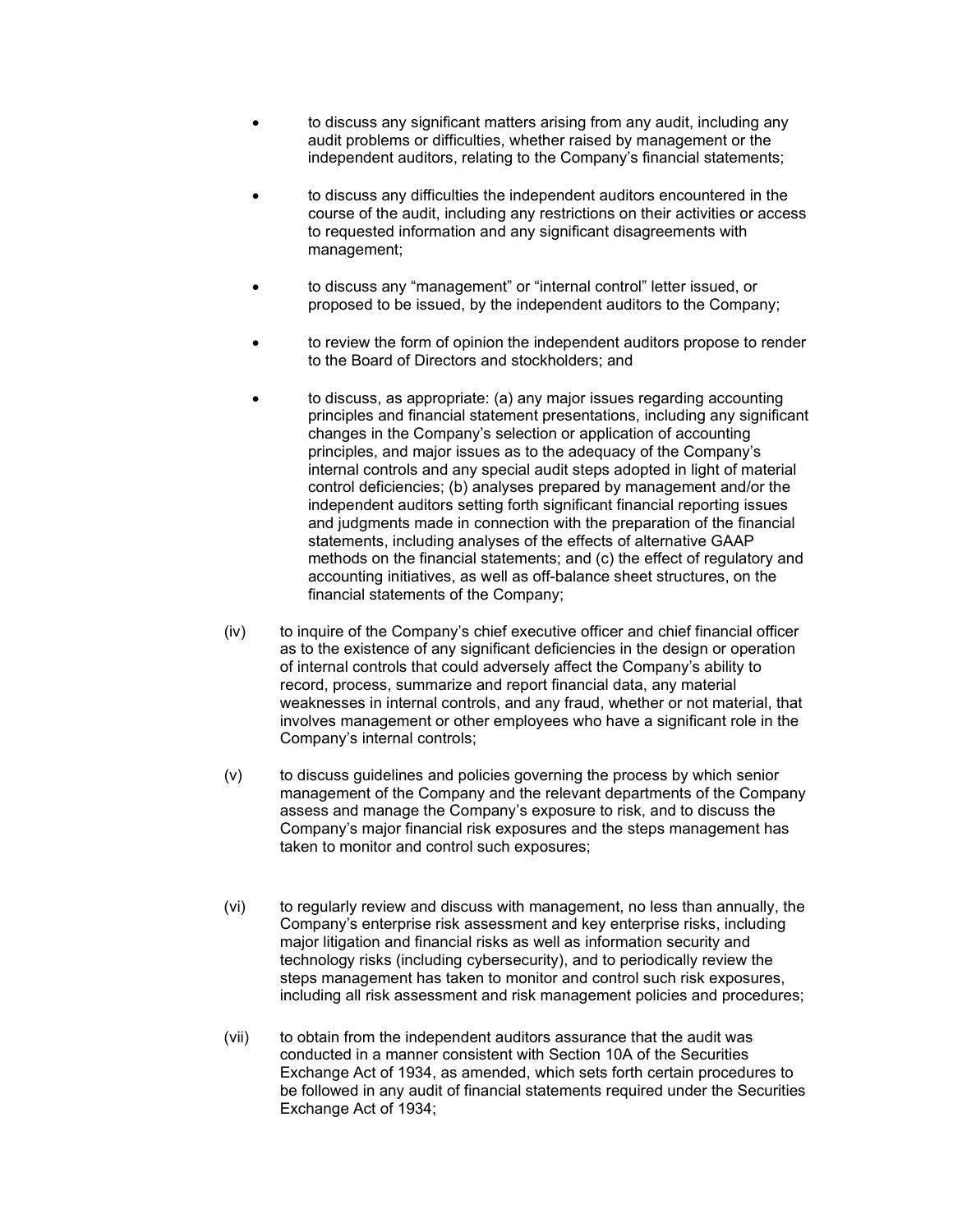- (viii) to discuss with the Company's Counsel any significant legal, compliance or regulatory matters that may have a material effect on the financial statements or the Company's business, financial statements or compliance policies, including material notices to or inquiries received from governmental agencies;
- (ix) to discuss earnings press releases;
- (x) to discuss the types of financial information and earnings guidance provided, and the types of presentations made, to analysts and rating agencies, if any;
- (xi) to establish procedures for the receipt, retention and treatment of complaints received by the Company regarding accounting, internal accounting controls or auditing matters, and for the confidential, anonymous submission by Company employees of concerns regarding questionable accounting or auditing matters; and
- (xii) to establish hiring policies for employees or former employees of the independent auditors. These policies shall provide that no former employee of the independent auditors may become the chief executive officer, controller, chief financial officer or chief accounting officer (or serve in a similar capacity) if such person participated in any capacity in the Company's audit within the one-year period preceding the date of initiation of the audit;
- 4. with respect to reporting and recommendations,
	- (i) to prepare any report or other disclosures, including any recommendation of the Audit and Risk Committee, required by the rules of the SEC to be included in the Company's annual proxy statement;
	- (ii) to review this Charter at least annually and recommend any changes to the full Board of Directors;
	- (iii) to report its activities to the full Board of Directors on a regular basis and to make such recommendations with respect to the above and other matters as the Audit and Risk Committee may deem necessary or appropriate; and
	- (iv) to prepare and review with the Board an annual performance evaluation of the Audit and Risk Committee, which evaluation must compare the performance of the Audit and Risk Committee with the requirements of this charter. The performance evaluation by the Audit and Risk Committee shall be conducted in such manner as the Audit and Risk Committee deems appropriate. The report to the Board may take the form of an oral report by the chairperson of the Audit and Risk Committee or any other member of the Audit and Risk Committee designated by the Audit and Risk Committee to make this report.